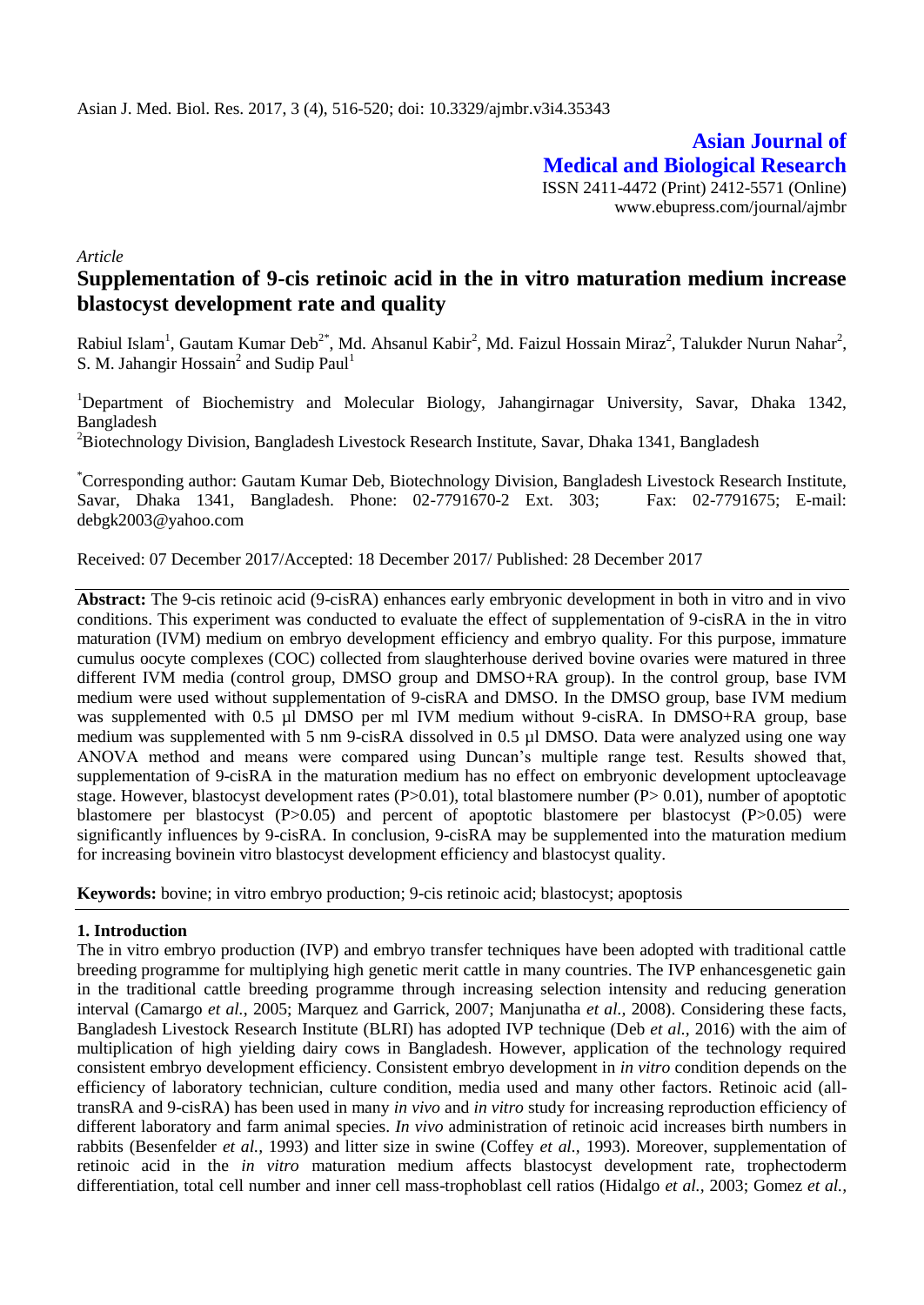2003). Efficiency of *in vitro* embryo development technology are generally defined by embryo development rate and blastocyst quality. Embryo development rates are defined by percent of blastocyst developed from number of immature oocytes set in the maturation medium or number of presumptive zygote set the in vitro culture medium. Blastocyst quality is generally predicted from their blastomere number including total blastomere numbers, proportion of inner cell mass and percent apoptotic blastomerein the blastocyst (van Soom *et al.,*

1997; Wrenzycki *et al.,* 2003; Jeong *et al.,* 2009). Number of blastomeres (total, inner cell mass, percent apoptotic cell) in a blastocyst determined their post-transfer development potential (van Soom *et al.,* 1997; Chang *et al.,* 2010). Considering the above facts, this study evaluated the effect of addition of 9-cis retinoic acid in the *in vitro* maturation medium on subsequent bovine *in vitro* blastocyst development rate and quality in Bangladesh.

## **2. Materials and Methods**

This experiment was conducted in reproductive biotechnology laboratory of Biotechnology Division, Bangladesh Livestock Research Institute, Savar, Dhaka.

# **2.1. In vitro embryo development**

During this study, blastocyst were developed in the laboratory as described in Deb et al., 2016.A short description of the IVP procedure was given below.

# **2.2. Ovary collection, oocyte aspiration and grading**

Ovaries of slaughtered cows were collected from slaughterhouse located at Mohammodpur, Dhanmondi, Dhaka in physiological saline (0.9% sodium chloride supplemented with 100 IU/mL penicillin, 0.1 g/mL streptomycin sulfate) at ambient temperature. The ovary were transported to the laboratory within 4 to 5 h of slaughter. The cumulus-oocyte-complexes (COC) were aspirated using a 10-mL disposable syringe attached with a 21G needle. The aspirated material was poured onto a 100-mm Petri dish containing TL-HEPES (114-mM sodium chloride, 3.2-mM potassium chloride, 2-mM sodium bicarbonate, 0.34-mM sodium biphosphate, 10-mM sodium lactate, 0.5-mM magnesium chloride, 2.0-mM calcium chloride, 10-mM hepes, 1 μL/mL phenol red, 100 IU/mL penicillin, and 0.1 mg/mL streptomycin) solution and the COC were searched under a steriomicroscope at low magnification (10x). The COC possessing an even cytoplasm and covered with minimum 3 layers of compact cumulus cells were selected for in vitro maturation (Stojkovic *et al.,* 2001). The selected COC (50 to 70 per well) were washed 2-3 times in TL-HEPES and 2-3 times in IVM medium (TCM199 + 10% FBS, 1 μg/mL β-estradiol, 10 μg/mL FSH, 0.6-mM cystein, and 0.2-mM sodium pyruvate). Then the selected COC were placed into a well of 4-well dish containing 500 to 700 µL IVM medium as per experimental design for 22 to 24 hr. The matured COC were fertilized in vitro by fresh semen collected from BLRI cattle Breed-1 (BCB-1) using artificial vagina method. Five micro litters (5 µL) semen were placed in a 15-mL conical tube containing 10 mL D-PBS and pelleted by centrifugation at 750  $\times$  g for 5 min. The supernatant was removed carefully and 10 mL D-PBS was added in the tube. The sperm was washed for 2-3 times accordingly. Then sperm were capacitated through incubation with 500 μL IVF medium (Tyrode's lactate solution supplemented with 6 mg/mL BSA, 22 μg/mL sodium pyruvate, 100 IU/mL penicillin, and 0.1 mg/mL streptomycin) containing heparin sodium salt (20 μg/mL) for 15 min. After capacitation, the spermatozoa were diluted at approximately  $1\times10^6$  spermatozoa/mL with IVF medium. The matured COC were co-cultured with capacitated spermatozoa for 18 to 20 h through placing them into IVF medium (500 to 700 μL per well of 4 well dish). After IVF, the cumulus cells were removed by gentle pipetting into TL-HEPES and the denuded presumed zygotes were placed into a 100 μL droplet of CR1-aa medium (Rosenkrans *et al.,* 1993), supplemented with 44 μg/mL Na-pyruvate, 14.6 μg/mL glutamine, 10 μL/mL penicillin/streptomycin, 3 mg/mL BSA and 310 μg/mL glutathione for 3 days (IVC-I). These were then cultured until day 8 of embryonic development in a medium of the same composition, except that the BSA was replaced with  $10\%$  (v/v) FBS (IVC II). The incubation conditions during IVM, IVF and IVC were 5% CO2 in air at 38.5°C with maximum humidity. The media (IVM, IVF and IVC) were pre-incubated for minimum two hours under the culture condition. Cleavage development rates were evaluated at day 3 (day 0: day of IVF) as a proportion of the presumed zygote transferred into IVC-I medium. Blastocyst development rates were calculated at day 8 as a proportion of the presumed zygote transferred into IVC-I medium. Blastocyst developed during each culture session were fixed in 4% (v/v) paraformaldehyde in PBS and kept at  $4^{\circ}$ C until detection of blastomere numbers by terminal deoxynucleotidyl transferased UTP nick and Labeling (TUNEL) staining.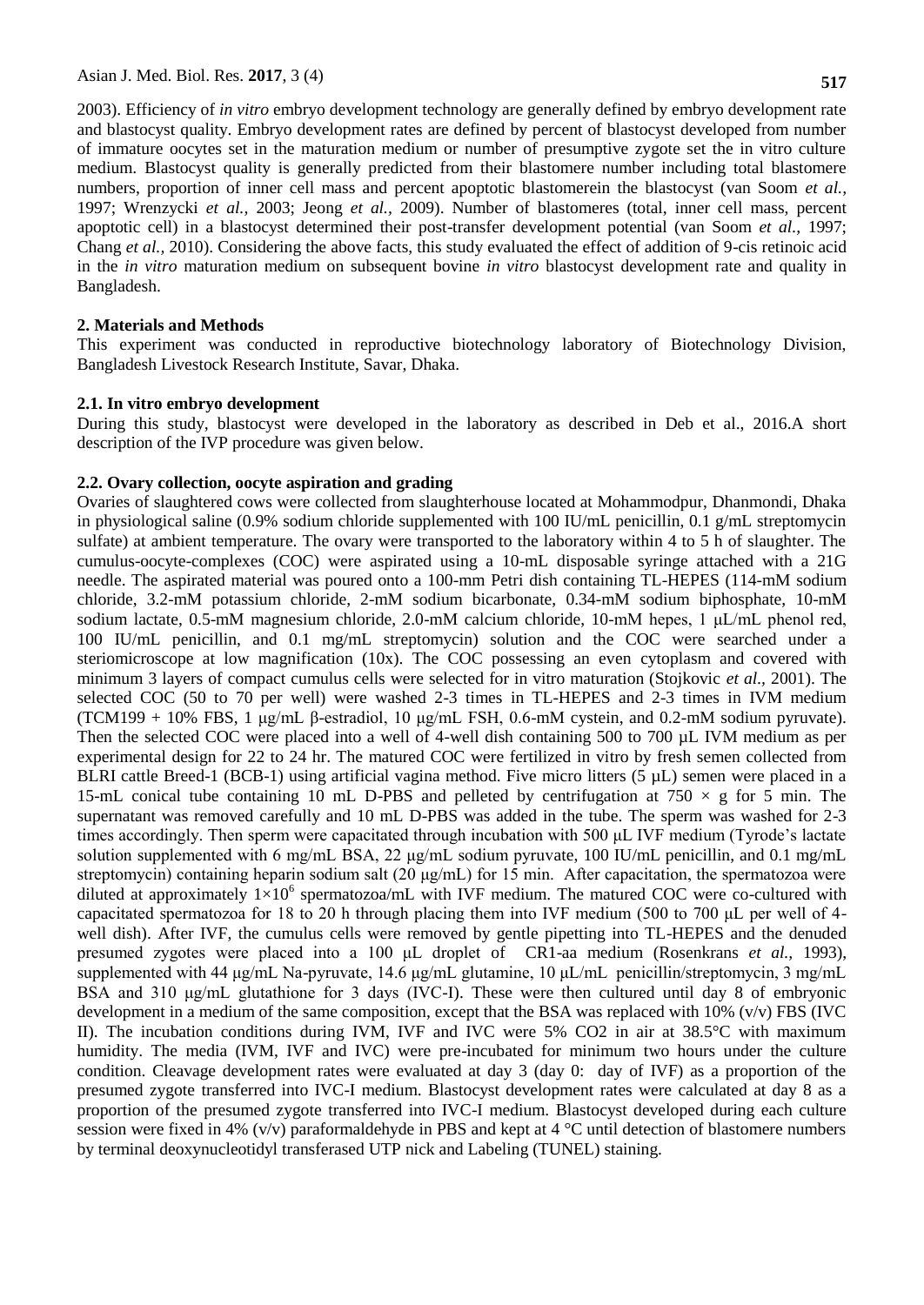## **2.3. TUNEL staining**

The TUNEL assay was performed using the In Situ Cell Death Detection Kit (Fluorescein; Roche Diagnostics Corp.; Indianapolis, IN; Cat. 1684795) as described by Deb *et al*. (2011). In brief, the fixed embryos were washed twice with 0.3% (w/v) polyvenylpyruvic acid (PVP) in 1-M PBS (PVP-PBS). Then embryos were incubated in a permeabilization solution  $(0.5\%$  (v/v) Triton X-100, 0.1% (w/v) sodium citrate) for 30 min at room temperature. The embryos were washed twice in PVP-PBS after permeabilization and incubated with fluorescence-conjugated dUTP and terminal deoxynucleotide transferase for 1 h at room temperature in the dark condition. The embryos were then washed in PVP-PBS and incubated in PVP-PBS containing 10 μg/mL Hoechst 33342 for 10 min. The embryos were washed twice in the PVP-PBS to remove excess Hoechst 33342. After washing in PVP-PBS, the blastocysts were mounted on glass slides under cover slips. Total number of blastomere were counted under an epifluorescence microscope equipped with a mercury lamp. Apoptotic blastomere were identified by their bright red fluorescence and total blastomere were identified by their green/blue fluorescence.

## **2.4. Data analysis**

Data were analyzed using one way ANOVA procedure and mean differences were tested by Duncan's multiple range test.

## **2.5. Experimental design**

To evaluate the effect of 9-cisRA on IVP efficiency, the cumulus-oocyte-complexes (COC) were matured in three different combinations of IVM medium. In the control group, neither 9-cisRA nor DMSO was used. In the DMSO group, 0.5 µl DMSO was added per ml IVM medium. In DMSO+RA group, the IVM medium was supplemented with 5 nm 9-cisRA. DMSO was used to dilute the 9cisRA.

#### **3. Results and Discussion**

Results showed no significant differences in cleavage rates among the three treatment groups. The genome of gamete is activated at around 8 cell stage in bovine. Until this stage the growth and development of the gamete is regulated by maternal factors borne by the oocytes. Therefore, development rate up to cleavage is generally not affected by culture condition and supplementation of medium (Deb *et al.,* 2011). The influence of culture condition, media and other factors has less influence on cleavage during IVP.During this study, no variations (P>0.05) were observed in blastocyst development rates between control and DMSO groups (Table 1). However, blastocyst development rates were increased (P<0.01) in DMSO+9cisRA group over control and DMSO groups. The stimulatory effects of retinoic acid on blastocyst development that are found in this study are consistent with previous reports (Deb *et al.,* 2011; First and Parrish, 1987; Hidalgo *et al.,* 2003). DMSO, used as carrier of 9-cisRA have no effect on cleavage, blastocyst development rates and blastocyst quality. This data indicating that increased blastocyst development rate and blastomere numbers of blastocyst in the DMSO+RA group are associated with 9cisRA. Generally DMSO or absolute ethanols are used for dissolving 9-cisRA and they have no effect on in vitro embryo developments (Deb *et al.,* 2011).

Total blastomere numbers were increased in DMSO+RA group compared to contro and DMSO groups (Table 2). However, number of apoptotic blastomere (P>0.05) and percent of apoptotic blastomere per blastocyst (P>0.05) were decreased in DMSO+RA group compared to control and DMSO groups (Figure 1). These results are consistent with previous reports (Deb *et al.,* 2011; Hidalgo *et al.,* 2003; Gómez *et al.,* 2003).

The beneficial effects of RA during IVM are mediated by enhancing oocyte maturation through its effect on FSH or LH receptor expression (Hattori *et al.,* 2000), increasing mRNA quality and processing (Gomez *et al.,* 2004), growth factors signaling (Gómez *et al.,* 2003) by endogenous oxidative-stress protection mechanism (Guerin, 2001) and /or prevention of apoptosis (Deb *et al*., 2011).

## **Table 1. Effect of supplementation of 9-cis retinoic acid in to in vitro maturation medium on cleavage and blastocyst development rates.**

| <b>Treatment</b> | <b>Presumed zygote</b> | % Cleaved (Mean±SD) | % Blastocyst (Mean±SD) |
|------------------|------------------------|---------------------|------------------------|
| Control          | 15                     | $76.73 \pm 10.03$   | $21.10b \pm 1.02$      |
| <b>DMSO</b>      | 105                    | $74.30 \pm 2.59$    | $20.20b + 1.27$        |
| $DMSO+RA$        | 300                    | $78.23 + 3.07$      | $31.98a+3.82$          |
| Significance     |                        | Non-significant     | P > 0.01               |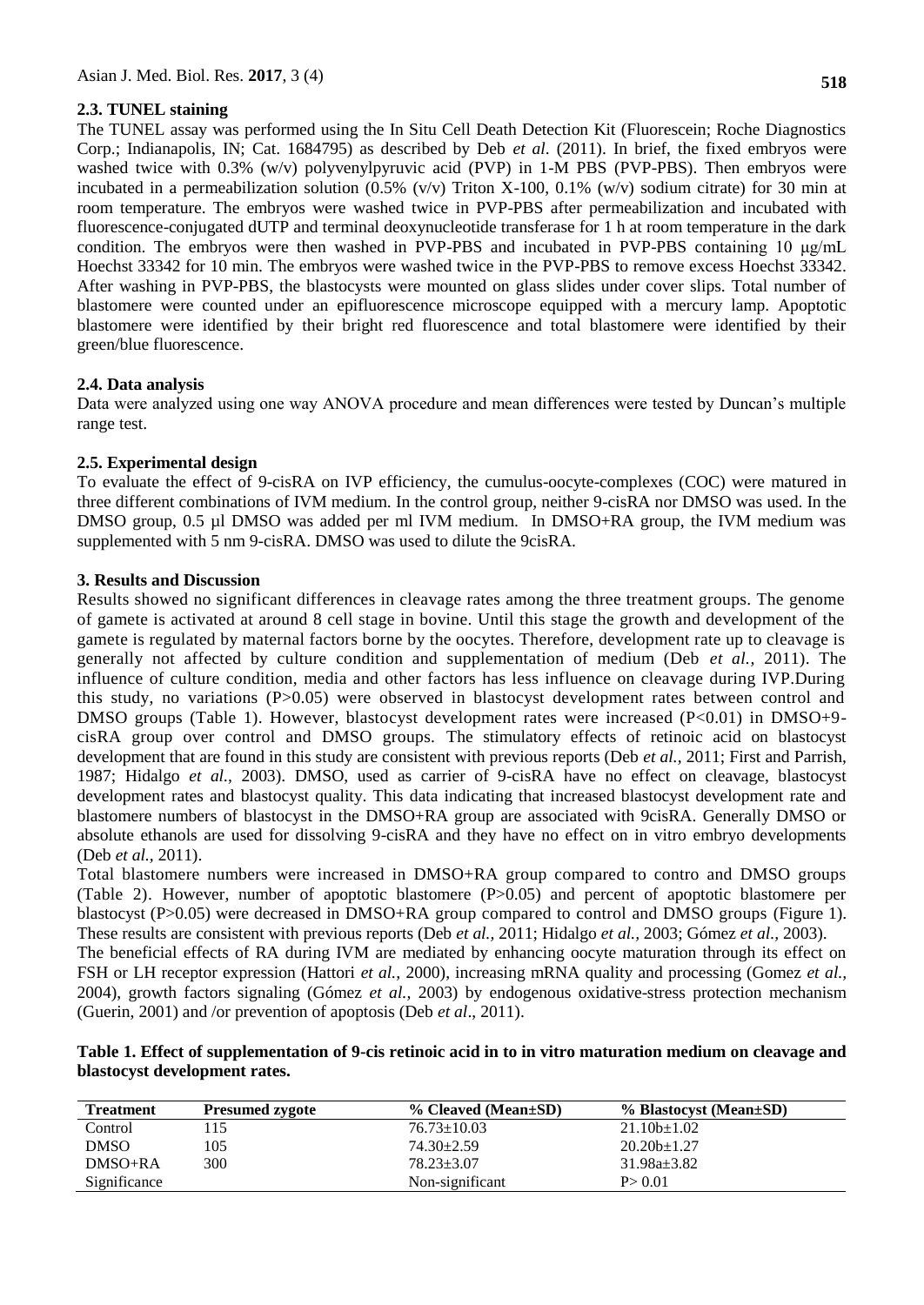| <b>Treatment</b> | N  | <b>Total blastomere</b><br>numbers per blastocyst<br>$(Mean \pm SD)$ | Number of apoptotic<br>blastomere per blastocyst<br>$(Mean \pm SD)$ | % Apoptotic blastomere<br>per blastocyst<br>$(Mean \pm SD)$ |
|------------------|----|----------------------------------------------------------------------|---------------------------------------------------------------------|-------------------------------------------------------------|
| Control          | 15 | $125.73^{b} \pm 21.33$                                               | $6.93b{\pm}2.66$                                                    | $5.62b \pm 2.22$                                            |
| <b>DMSO</b>      | 15 | $127.73^b \pm 20.38$                                                 | $6.60b \pm 2.41$                                                    | $5.22b \pm 1.96$                                            |
| $DMSO + RA$      | 15 | $141.87^{\circ}$ ±15.92                                              | $4.20^a \pm 2.21$                                                   | $3.07^a \pm 1.77$                                           |
| Significance     |    | P > 0.01                                                             | P > 0.05                                                            | P > 0.05                                                    |

**Table 2. Effect of supplementation of 9-cis retinoic acid in to in vitro maturation medium on blastomere number and apoptosis in blastocyst.**

a,b Figure with different superscript in the same column differ significantly.



**Figure 1. Representative photograph showing total blastomeres (A), apoptotic blastomeres (B) and merged of picture A and B. The blastocyst was stained using TUNEL procedure. Arrowhead showing apoptotic blastomere.**

#### **4. Conclusions**

Supplementation of 9-cisRA in the in vitro maturation medium increased blastocyst development rates. Moreover, 9-cisRA also increased blastocyst quality by increasing total blastomere number and by decreasing apoptosis in the blastocyst.

#### **References**

- Besenfelder U, L Solti, J Seregi and G Brem, 1993. Influence of β-carotene on fertility in rabbits when using embryo transfer programs. Theriogenology, 39:1093-1109.
- Camargo LS, JH Viana, WF Sa, AM Ferreira and VR Vale Filho, 2005. Developmental competence of oocytes from prepubertal *Bos indicus* crossbred cattle. Anim. Reprod. Sci., 85: 53 -59.
- Chang YJ and WH Chan, 2010. Methylglyoxal has injurious effects on maturation of mouse oocytes, fertilization, and fetal development, via apoptosis. Toxicol. Lett., 193: 217-223.
- Coffey MT and JH Britt, 1993. Enhancement of sow reproductive performance by β-carotene or Vitamin A. J. Animal Sci., 71: 1198-1202.
- Deb G, S Dey and J Bang, 2011. 9-retinoic acid improves developmental competence and embryo quality during in vitro maturation of bovine oocytes through the inhibition of oocyte tumor necrosis. J. Animal Sci., 89: 2759–2767.
- Deb GK, SR Dey, TN Nahar, MYA Khan and MM Rahman, 2016. In vitro production of bovine blastocyst with oocyte collected from production of bovine blastocyst with oocyte collected from production of bovine blastocyst with oocyte collected from abattoir ovary. *Bang. J. Anim. Sci.,* 45: 31-35.
- Gomez E, A Rodríguez, F Goyache, C Díez, José, L Royo, PN Moreira, E Morán and A GutiérrezAdán, 2004. Retinoid-dependent mRNA expression and poly-(A) contents in bovine oocytes meiotically arrested and/or matured in vitro. Mol. Reprod. Dev., 69: 101–108.
- Gómez E, LJ Royo, P Duque, G Carneiro, C Hidalgo, F Goyache and C Díez, 2003. 9-cis-retinoic acid during in vitro maturation improves development of the bovine oocyte and increases midkine but not IGF-I expression in cumulus-granulosa cells. Mol. Reprod. Dev., 66: 247–255.
- Guerin P, 2001. Oxidative stress and protection against reactive oxygen species in the pre-implantation embryo and its surroundings. *Hum*. Reprod. Update, 7:175–189.
- Hattori M, K Takesue, N Nishida, Y Kato and N Fujihara, 2000. Inhibitory effect of retinoic acid on the development of immature porcine granulosa cells to mature cells. J. Mol. Endocrinol., 25: 53–61.